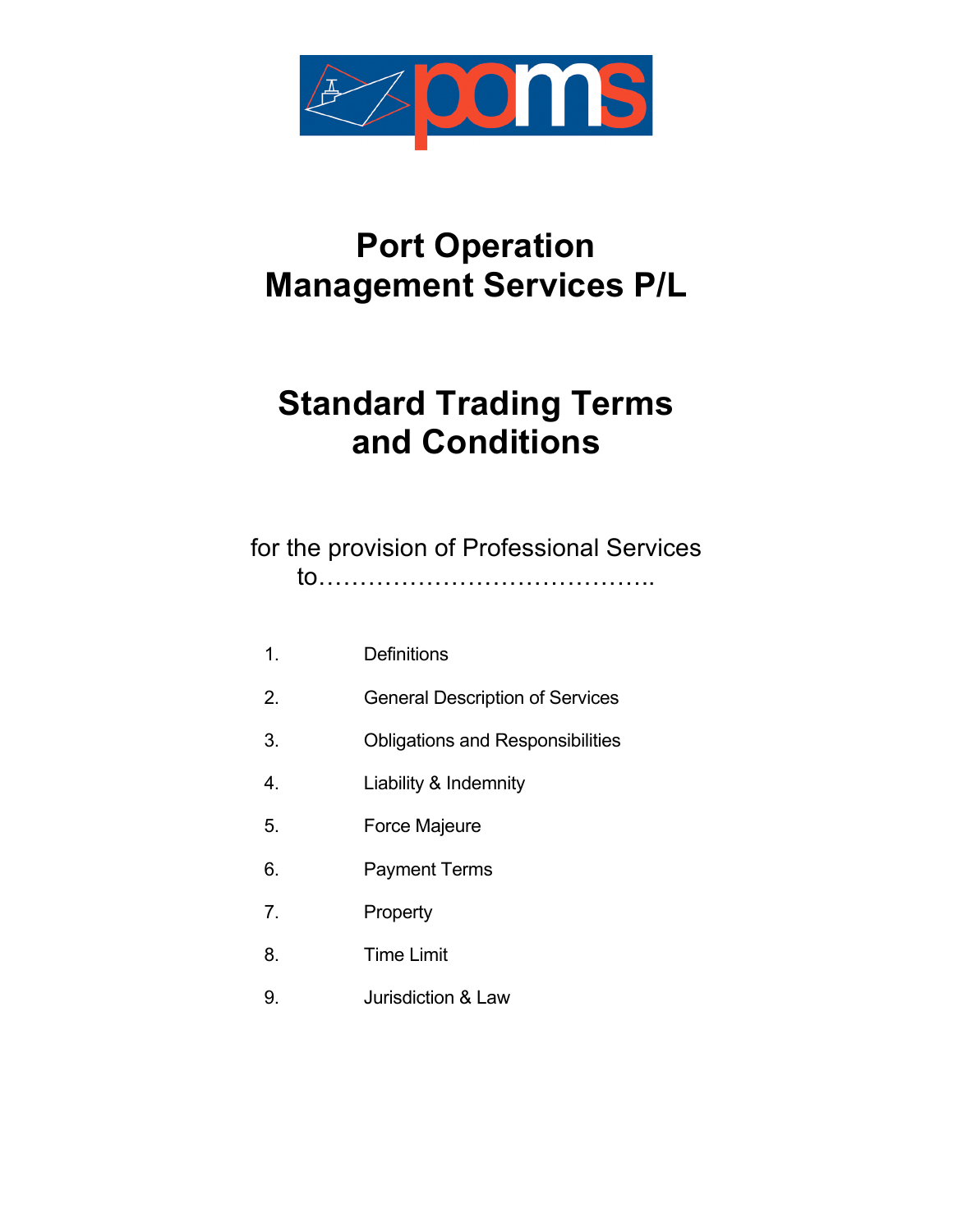#### **1. Definitions**

"**POMS**" is Port Operation Management Services P/L trading under these conditions.

"**Customer"** is the party at whose request or on whose behalf POMS undertake surveying/ consulting services.

 $\mathcal{L}_\text{max} = \mathcal{L}_\text{max} = \mathcal{L}_\text{max} = \mathcal{L}_\text{max} = \mathcal{L}_\text{max} = \mathcal{L}_\text{max} = \mathcal{L}_\text{max} = \mathcal{L}_\text{max} = \mathcal{L}_\text{max} = \mathcal{L}_\text{max} = \mathcal{L}_\text{max} = \mathcal{L}_\text{max} = \mathcal{L}_\text{max} = \mathcal{L}_\text{max} = \mathcal{L}_\text{max} = \mathcal{L}_\text{max} = \mathcal{L}_\text{max} = \mathcal{L}_\text{max} = \mathcal{$ 

**"Report"** means any report or statement supplied by POMS in connection with instructions received from the customer.

**"Fees"** means the fees charged by POMS P/L to the Customer and including goods and services tax where applicable and any Disbursements.

**"Disbursements"** means the cost of all reasonable and appropriate expenses including travel, refreshments and hotel accommodation where an overnight stay ins necessary.

## **2. General Description of Services**

Port Operation Management Services P/L (POMS) shall provide its services solely in accordance with these Terms and Conditions.

The Customer will set out in writing the services it requires POMS to provide. POMS will confirm in writing that it accepts those instructions and what services it will perform in connection with the Customer's instructions. Once POMS and the Customer have agreed what services are to be performed any subsequent changes or additions must be agreed by both parties in writing. For the avoidance of doubt, if the instructions are not provided in writing but POMS confirms their acceptance of these, the services will be provided in accordance with these conditions.

## **3. Obligations and Responsibilities**

#### **POMS P/L warrants and agrees to:**

- a) Use all reasonable care and skill in the performance of the services provided.
- b) Not to disclose any information provided in confidence by the Customer to any third party and will not permit access to such information by any third party unless the Customer expressly grants permission save where required to do so by an order of a competent court of law.
- c) Notify the Customer of any matter including conflict of interest or lack of suitable qualifications and experience, which would render it undesirable for POMS employees, agents or sub-contractor to continue their involvement with the appointment.
- d) Not assigning, transfer or otherwise cause the work to be done by any other party without prior and written agreement of the customer.
- e) Invoice the Customer in accordance with the rate agreed as detailed in POMS written confirmation of services to be performed.
- f) Provide documental evidence of all reasonable and appropriate expenses including travel, refreshments and hotel accommodation where an overnight stay is necessary.
- g) Maintain Professional Indemnity and Public Liability Insurance providing full coverage for such loss and damage for which the POMS may be held liable to the Customer under these Term & Conditions.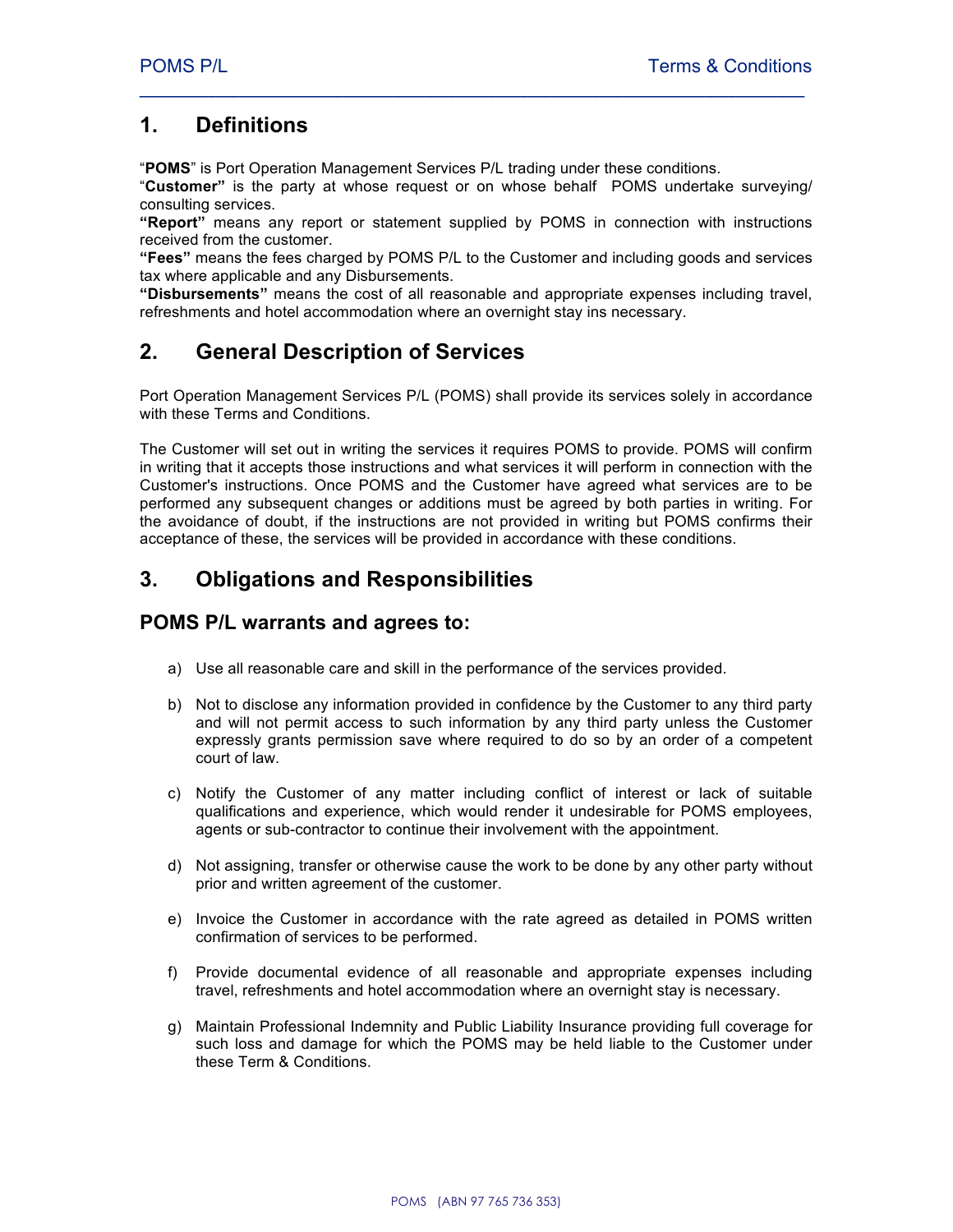#### **The Customer warrants and agrees to:**

a) Ensuring full written instructions are given to POMS and are provided in sufficient time to enable the required services to be performed effectively and efficiently.

 $\mathcal{L}_\text{max} = \mathcal{L}_\text{max} = \mathcal{L}_\text{max} = \mathcal{L}_\text{max} = \mathcal{L}_\text{max} = \mathcal{L}_\text{max} = \mathcal{L}_\text{max} = \mathcal{L}_\text{max} = \mathcal{L}_\text{max} = \mathcal{L}_\text{max} = \mathcal{L}_\text{max} = \mathcal{L}_\text{max} = \mathcal{L}_\text{max} = \mathcal{L}_\text{max} = \mathcal{L}_\text{max} = \mathcal{L}_\text{max} = \mathcal{L}_\text{max} = \mathcal{L}_\text{max} = \mathcal{$ 

- b) Procuring all necessary access for the POMS representative to access premises, vessels, installations and transport.
- c) Ensuring that all appropriate safety measures are taken to provide safe and secure working conditions.
- d) Pay POMS invoices within 7 days from the date of receipt or, in such other manner as may have been agreed in writing between the parties.

#### **4. Liability & Indemnity**

- a) Without prejudice to Clause 4(f), POMS shall be under no liability whatsoever to the Customer for any loss, damage, delay or expense of whatsoever nature, indirect or consequential loss, non-performance of any obligation, misdirection, costs, expense, death or injury of whatsoever nature and howsoever arising unless same is proved to have resulted solely from the negligence, gross negligence or willful default of POMS employees, agents or sub-contractor.
- b) Where the Australian Consumer Law consumer guarantees do not apply and In the event that the Customer proves that the loss, damage, delay or expense was caused by the negligence, gross negligence or willful default of POMS employees, or sub-contractor then, save where loss, damage, delay or expense has resulted from the POMS employees' personal act or omission committed with the intent to cause same or recklessly and with knowledge that such loss, damage, delay or expense would probably result, POMS liability for each incident or series of incidents giving rise to a claim or claims shall never exceed a sum calculated on the basis of ten times POMS fees or A\$100,000, whichever is the lesser, per event or events arising from any one cause or occurrence.
- c) Notwithstanding anything set out in these conditions, they are subject to the Australian Consumer Law as set out in Schedule 2 of the *Competition and Consumer Act 2010* if and to the extent consumer guarantees apply to this Contract and prevent the exclusion, restriction or modification of any such consumer guarantee. The liability of POMS, if any, for the breach of any consumer guarantee that applies, (other than where the services are of a kind ordinarily acquired for personal, domestic or household consumption), shall be limited to the option of POMS to the supply of the Services again or, the payment of having the Services supplied again.
- d) POMS shall not be liable for the consequences of late, incomplete, inadequate, inaccurate or ambiguous instructions.
- e) POMS shall not be liable for loss of or damage to equipment and other items placed at its disposal by or on behalf of the Customer however such loss or damage occurs.
- f) Except to the extent and solely for the amount therein set out that POMS would be liable under Clauses 4 (a & b), the Customer hereby undertakes to keep POMS and its employees indemnified and to hold them harmless against all actions, proceedings, claims, demands or liabilities whatsoever or howsoever arising which may be brought